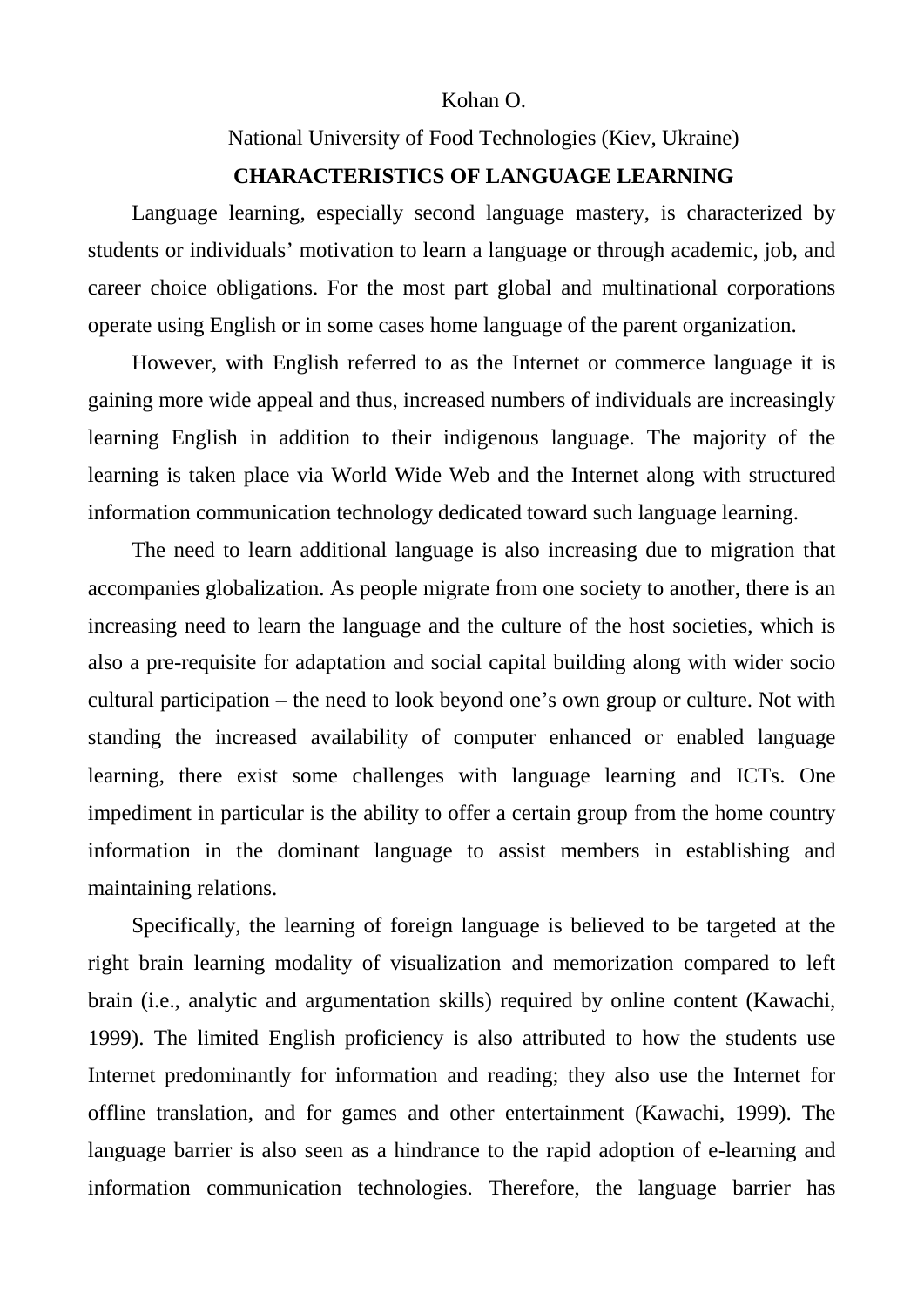resulted in an increased call for native-language content development for local companies who are not willing to adopt English. More importantly, language barriers lead to other issues such as national and cultural pride that affect other communication interactions in the online collaborative environment.

Another area where attention must be directed is in the specific usage of ICT in fostering teaching strategies. For instance, students from cultures that possess a high power distance structure expect teachers to be the source of authority and to provide information and direction for how material is learned. However, if care is not taken, the benefits of ICTs, primarily targeted at having students take direct control of how they learn, may be contrary to how students come to understand their role in the learningprocess. This fact, in particular, also affects the ICT language learning environment, for if care is not taken, students may display reluctance and unwillingness to complete the course of study. Therefore, more research needs to be directed at the level of resistance and frustrations that students experience as they engage in language learning over ICTs.

Having access to such information would inform teachers, and the academic community, as to best course of action to foster language learning using ICTs.

Another drawback to foreign language e-learning is that in the absence of study abroad programs, the average student may not have the opportunity to interact with a native speaker, except for their instructor and/or an international visitor they mayencounter. Hence, in order to develop cultural sensitivity, ICTs must facilitate foreign language course work that provides a cultural foundation for the target language, incorporating examples of cultural artifacts and excerpts of native speakers' conversation. This will help learners anticipate as many idiosyncratic contextual uses of the language as possible and increase their ability to communicate with native speakers. This foundation increases intercultural competence and creates an opportunity for cultural sensitivity to develop.

Furthermore, language differences, in general create misunderstandings in virtual teams based on different assumptions, sometimes fueling ongoing conflicts among people. For instance, Roebuck and Britt offer an instance of email confusion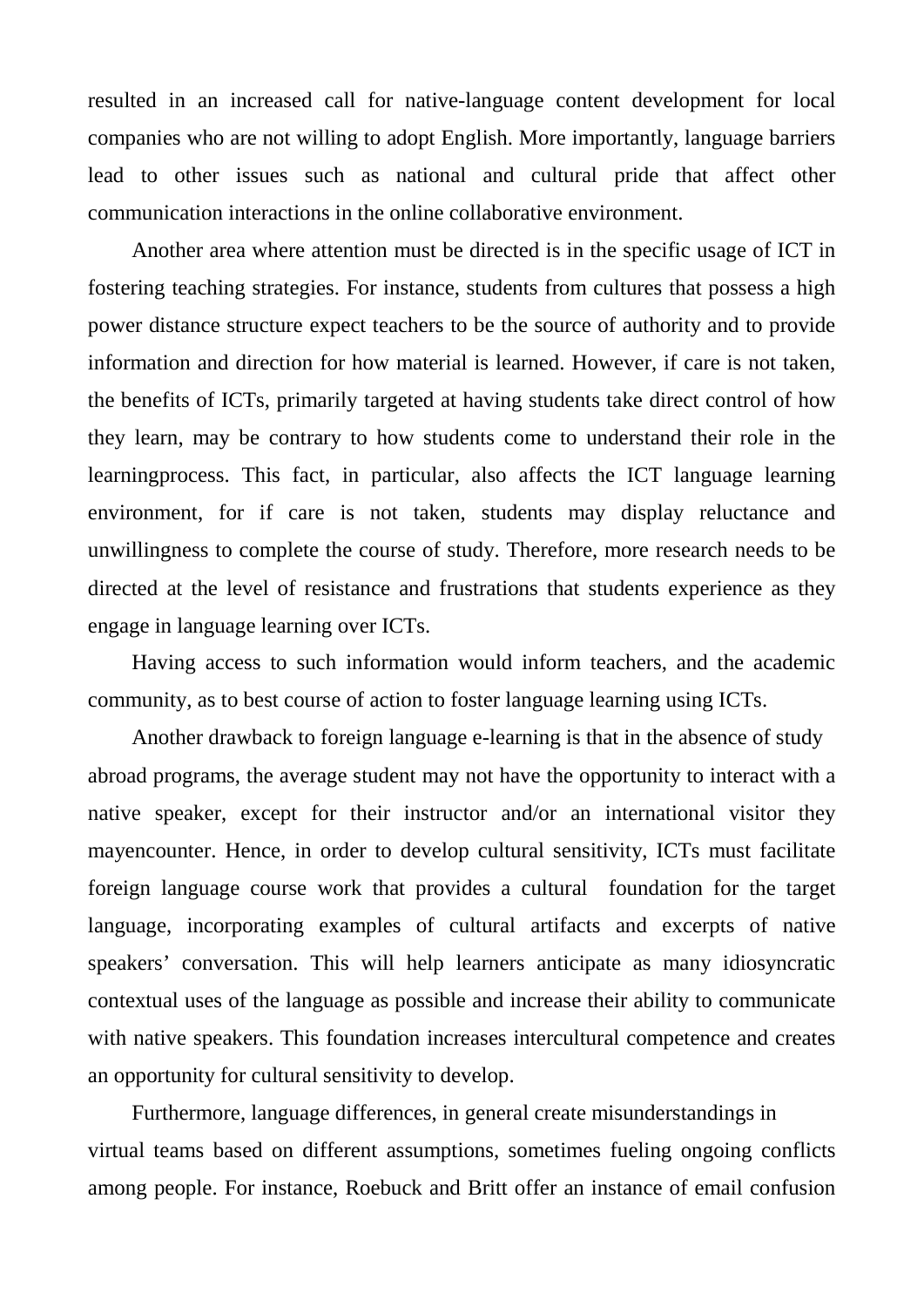in which a participant remarked that a meeting with a client will be «superclassic,» which a colleague from the home office interpreted as «pleasant,» however the intended meaning was competitive.

The language difficulties identified above indicate that lack of proficiencies in language creates major problems in organizations and in the global world at large. At the same time, the difficulty points to culture as a key factor in language acquisition and proficiency. The fact that one or more team members must speak in a foreign or second language has the tendency to impede interaction and overall team performance. Communication barriers become even more severe in an electronic context with ICTs. For example, it is difficult to fully participate in a teleconference when one does not speak the language fluently. As a result, a team may lose vital ideas and information or take a wrong direction. Language, in essence, often creates unintended consequences in ICT environments.

Similarly, it has been shown that different language backgrounds create different degrees of difficulty for learners. Brown and Iwashita found in their study of student performance from different language background that students who were native speakers of English and other languages experience different levels of difficulty in computer adaptive grammar tests. To such an end, it is offered that students learning a language would find the target language easier provided that the target language is similar to the primary or first language. Otherwise learners are bound to experience difficulties when both languages are different from one another. There are three factors to be considered from the findings. First, is the degree of congruence between the original language and the target language. Second, is the zero contrast that effects acquisition of articles and inflection morphology (tone) in target language learning.

For example, speakers who have no articles in their language were found to take longer in learning definiteness and indefiniteness in English language. Third, is the constraint in linguistic markedness, which consists of the complexity or infrequent use of certain features of a language (Larsen-Freeman & Long).

That is when a certain feature is more pronounced in the target language than the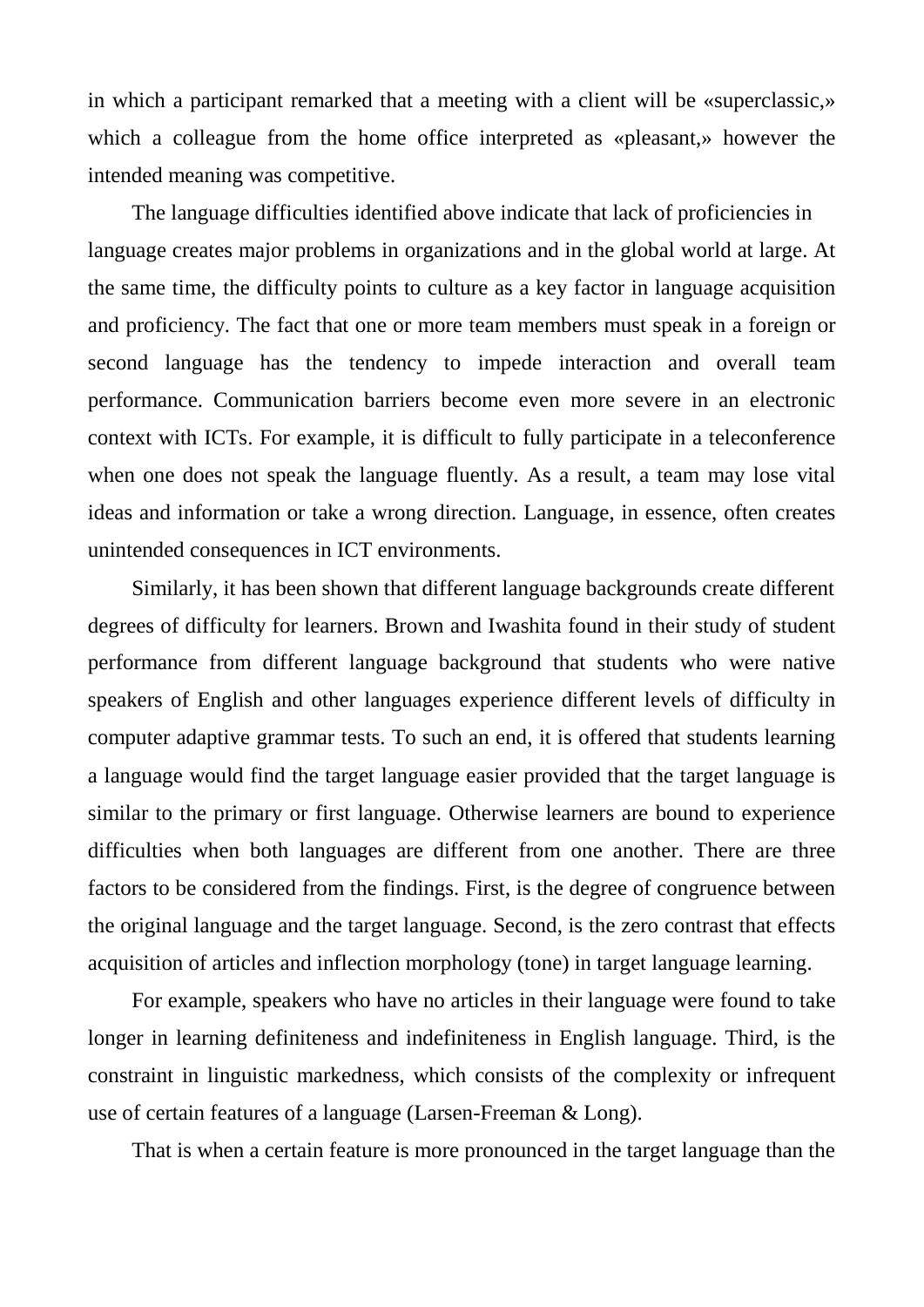primary language, learners would experience increased difficulty. For instance, speakers who do not distinguish between plural and singular will take longer to learn English where such a distinguishing feature is present (Brown & Iwashita). These are a few examples in which culture affects language learning, given that a key component of language is culturally rooted.

Perhaps, the greatest challenge to language learning via ICTs and other computer environments is the cultural appropriateness. That is, it is not suffice to learn phrases and words in a particular language; rather, it is critical in order to be effective to understand the contextual use of the language phrases and terminologies to facilitate cross-cultural communication appropriateness. For instance, it has been noted even within the same language that there are slight variations depending on nations and cultural context. The general differences can be found in the idiomatic expressions and other sayings that differentiate nations and cultures. Furthermore, students taking online courses are said to be at a major disadvantage when the courses involve online discussion and collaboration in the absence of visual cues, gestures, mastery of the of language (Bates).

At the same time, students' primary or native language influence how students or learners judge appropriate communication which may not necessarily align with the language of instruction, hence, influencing appropriateness.

Language learning and second language acquisition cannot be complete without close attention to how ICTs are used to foster knowledge. Studies of language learning and ICTs are either quantitative or qualitative in nature (D'Haenens).

Quantitative studies primarily focus on analyzing the effects of demographic variables on language learning as well as types of ICTs and communication media accessibility. Qualitative studies, on the other hand, look at culturally specific features like identity, and cultural participation that rarely examine the use of media itself. There is a need to blend both of these methodologies to get a better understanding of ICTs in language learning. The evaluation mechanisms for language learning needs to move away from mere lexical test or word association, synonyms, and antonyms where emphasis is on vocabulary instead of spoken competence.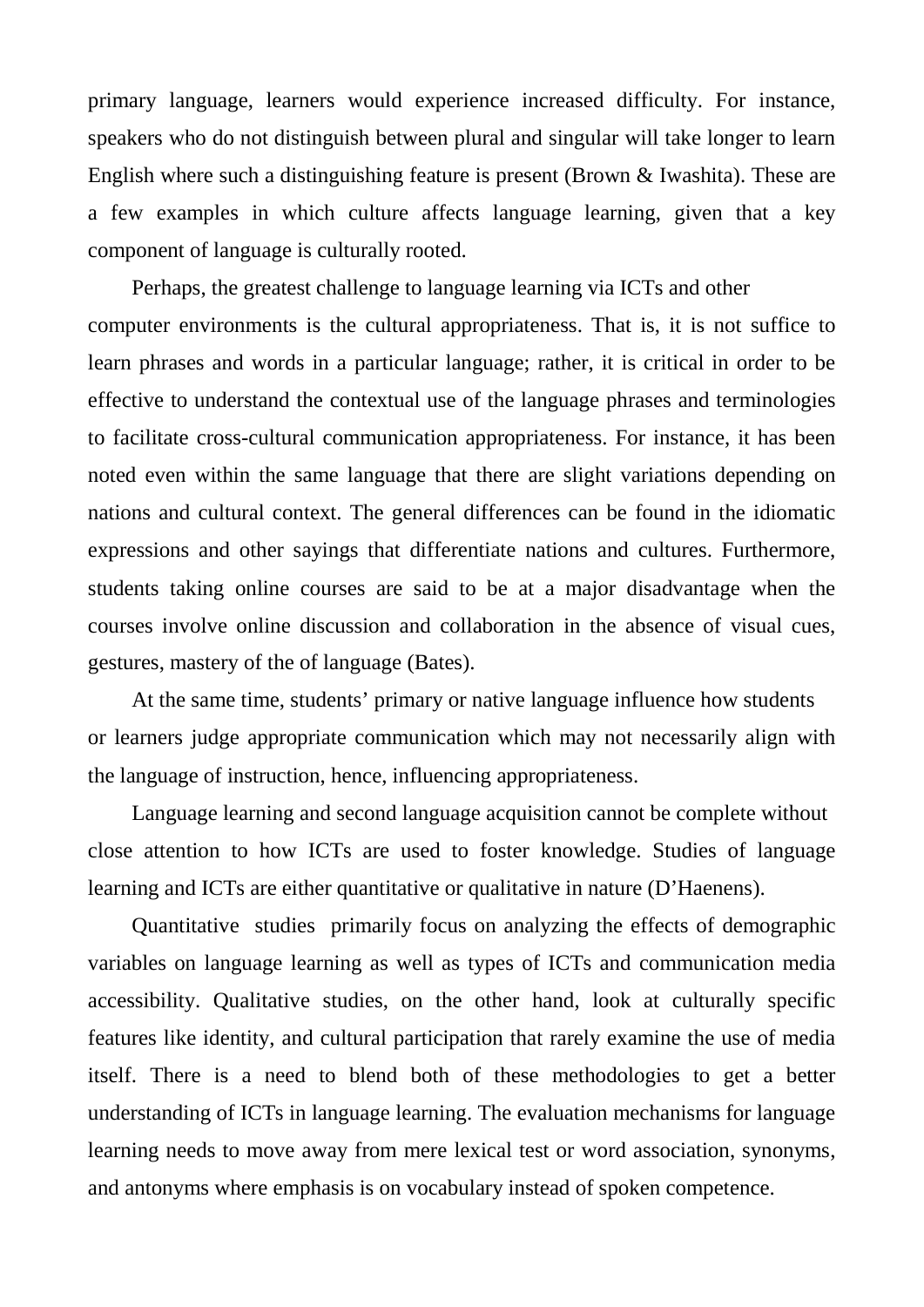It is essential to understand the implications of digital divide in language learning. Some scientists believe that studies in computer-enhanced language learning needs to understand the conditions that enhance ICTs suitability and those that impede them in language learning environment. Furthermore, this tendency requires researchers and scholars alike to understand the difference betweentechnology «have nots» and technology «want nots» (in the context of language learning and e-learning in general).

Along this line, certain questions are worthy of investigations. For example, «To what extent is the increased ICTs influencing language learning? To what extent is the lack of affordable technology in certain regions of the world isolating students from those parts of the world and further putting them behind?» Answers to these questions would assist in separating learners who fall behind based on environmental factors from those who willingly chose to participate in technology use while also understanding that ownership of ICT tools doesnot transfer to actual usage

(D'Haenens). There is an increasing need to pay specific attention to social networking as a way to evaluate ICTs or at the least explore it for language learning.

The popularity of «Facebook» and other social networking forum among students for social interconnectivity makes it a rich environment to be mined for elearning and language learning research especially in the age of globalization and the need to be global citizen. Some authors anticipate the trend in the future for elearning and specifically language learning to be moving in the direction of social networking given the increased interest among students to have fun while they learn especially in the western culture that stresses constructivist ideals of putting students in the control of their learning. Also, increase in bandwidth may foster applications of computer accessible video-conferencing, which can be explored as additional avenues for enhancing synchronous ICT language learning.

Another area for future development in language learning is the need to incorporate artificial intelligence into ICTs or websites, to the extent that learners can use them as a personal coach. Of course, the strength of such agents will be significantly determined by the complexity of programming to incorporate robust